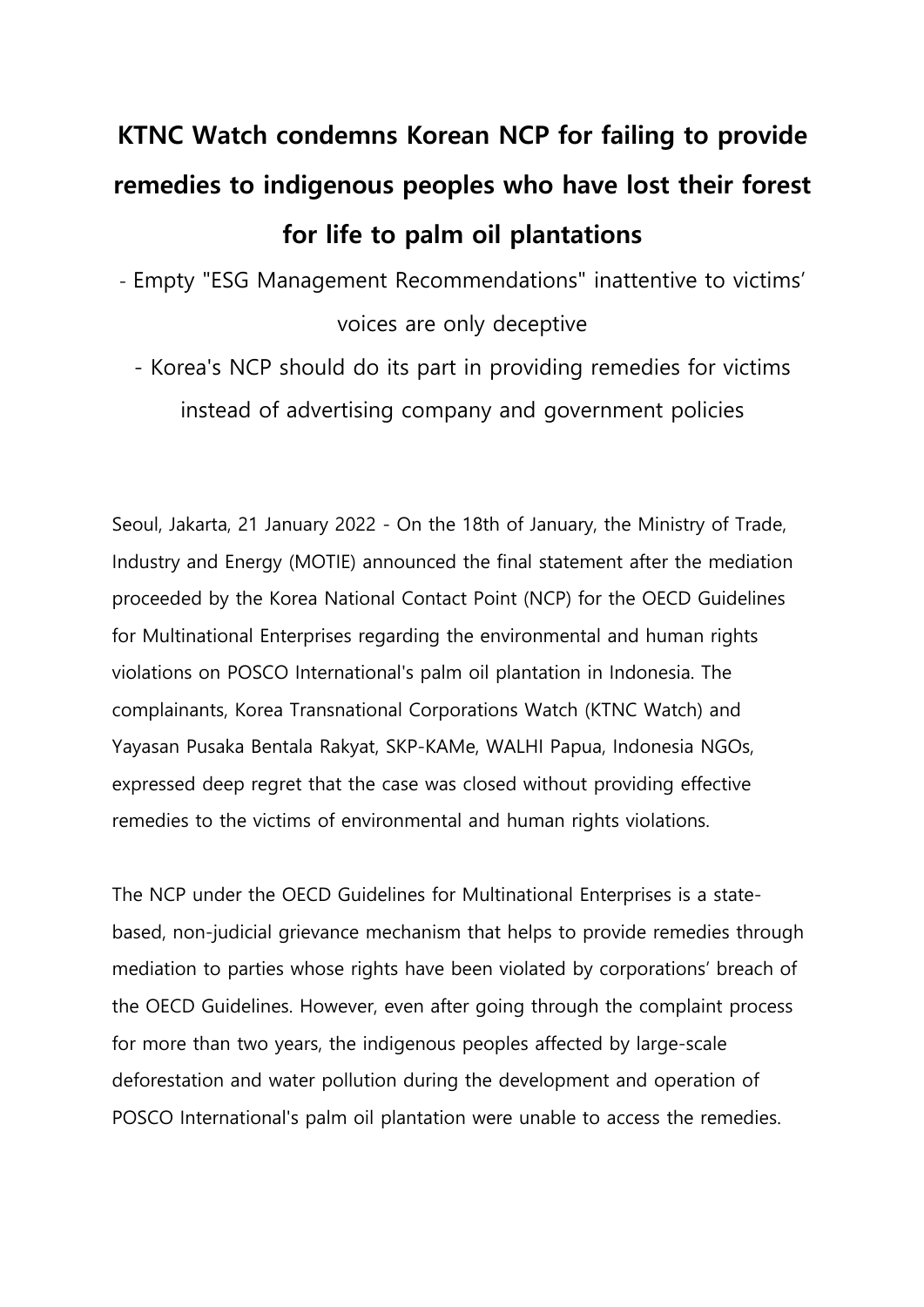During the mediation process, POSCO International adopted the NDPE (No Deforestation, No Peat, No Exploitation) policy and obtained RSPO (Roundtable on Sustainable Palm Oil) certification, but this voluntary certification procedure cannot substitute for mandatory due diligence process to prevent human rights and environmental violations within the corporate supply chain. <sup>i</sup> The adoption of an NDPE policy is an announcement of a promise made voluntarily by the company and thus devoid of accountability for any failure of implementation. There have been reports that labor exploitation, deforestation, and land grabbing are still prevalent in the supply chain of RSPO-certified operators as well.<sup>ii</sup> In fact, human rights and environmental violations continue to be found in palm oil production despite the fact that many palm oil producers and distributors worldwide have adopted NDPE policies and received RSPO certification several years ago. Thus, what is more important than policy adoption is implementation.

Undeterred by such concerns raised by the complainants, the Korea NCP evaluated POSCO International's adoption of the NDPE policy and acquisition of RSPO certification as "best practices under the Guidelines" in its final statement.<sup>iii</sup> This is an endorsement of the company's claims without any detailed review for palm oil producers' implementation of OECD Guidelines for Multinational Enterprises, to which the complainants express deep regrets.

Throughout the mediation process, the Korea NCP was not ready to listen especially to the Indonesian complainants. In order for the victims of environmental and human rights violations of multinational corporations to utilize the NCP procedure, multilingual support is needed not only on the website but also throughout the process, which was undeniably lacking. In addition, the Korea NCP did not provide interpretation services while the Indonesian complainants were participating in the mediation. The first evaluation and the final statement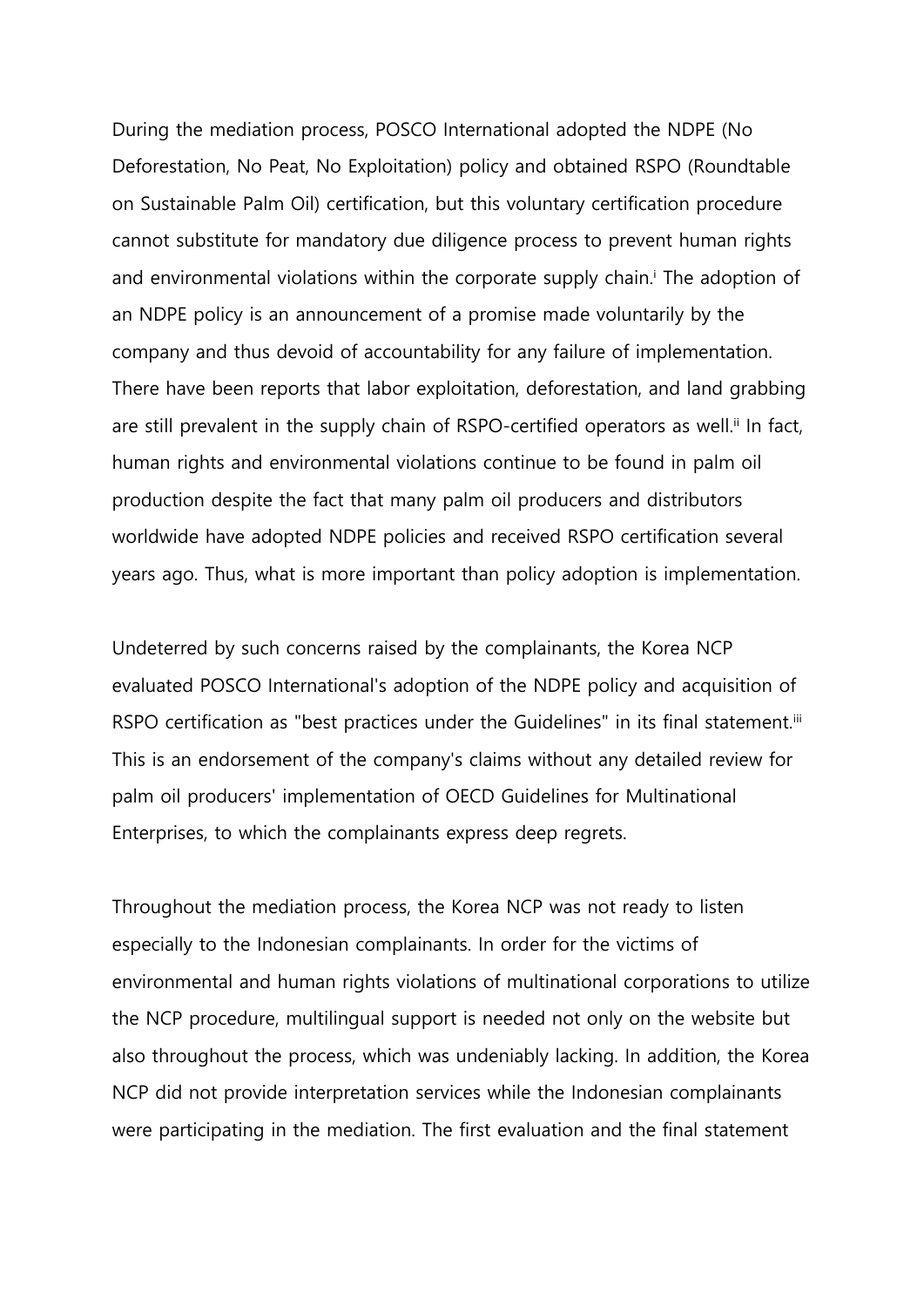were published only in Korean, making it impossible for local Indonesian complainants to fully understand the progress.

Yet, the government is in a hurry to promote the Korean NCP as a system that can contribute to ESG management. ESG management should be carried out by implementing the standards under the OECD Guidelines and UNGP not to be used as promotion for the companies. The responsibility of the corporations is to conduct the mandatory human rights due diligence throughout the supply chains. However, ESG management which the government insists does not seem to include these measures.

Furthermore, the Ministry of Trade, Industry and Energy issued a press release even before sending the final decision to the parties involved in the complaint process,<sup>iv</sup> indicating that they are indifferent to resolving the case and are only interested in using NCP as a means of policy promotion.

The voice of companies is already loud enough. What is more urgent than anything else now is to bring out the voices of those affected by environmental and human rights violations of companies and to ensure the victims to access remedies and to restore the damaged environment. In order to better reflect the opinions of the parties, the Korea NCP should timely notify the parties with the progress of the complaint, readily provide interpretation services in the process, and refrain from making premature evaluations reflecting the unilateral claims of the company. Whether POSCO International's adoption of the NDPE policy and RSPO certification can be an exemplary case for implementing the Guidelines should be found through the voices of victims, not through corporate reports.

## **Note for editors**

For more information or interview requests you can contact: